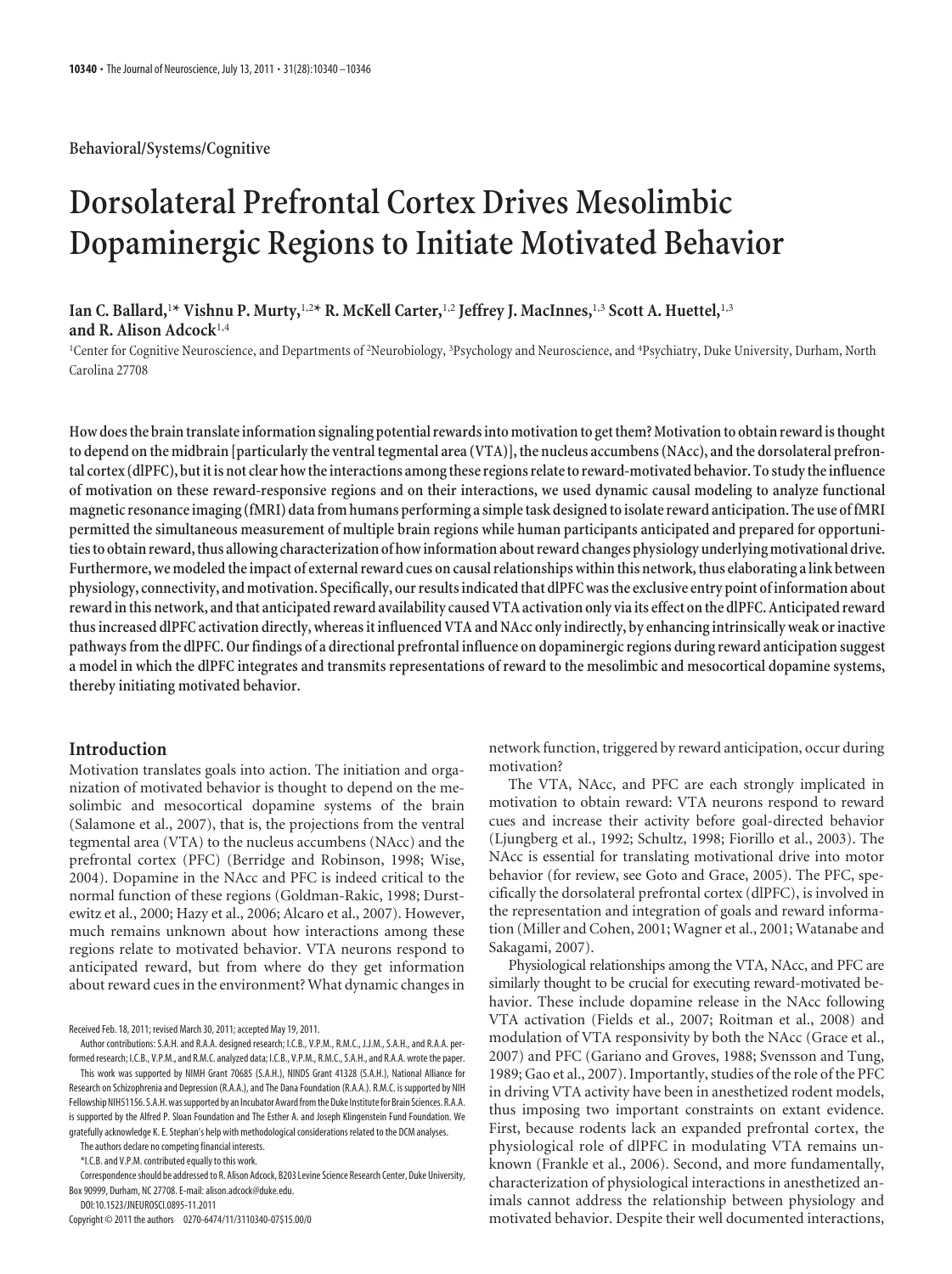the dynamics of the network linking dlPFC, VTA, and NAcc has yet to be investigated during motivated behavior. Specifically, it is unclear where information signaling potential reward enters this network and how it impacts the relationships between these rewardresponsive regions (but see Bromberg-Martin et al., 2010).

To investigate how this network supporting motivated behavior responds to information about potential rewards, we used functional magnetic resonance imaging (fMRI) to measure activations in the dlPFC, VTA, and NAcc during a rewarded reaction time task. This task allowed us to isolate activations associated with motivation, which occurred after the presentation of reward-informative cues and before the execution of goal-directed behavior. Using dynamic causal modeling (DCM), an analysis technique optimized to model causal relationships in fMRI data (Friston et al., 2003), we identified where reward information enters and how it modulates this dopamine-dependent system.

#### **Materials and Methods**

*Subjects and behavioral task.* The data analyzed in this study were originally collected to examine the anticipation of either gaining or losing monetary rewards for either oneself or a charity, as described in detail in a previous report (Carter et al., 2009). Twenty young adults completed the original study. Four subjects were excluded due to poor data acquisition (i.e., signal drop out, poor coverage), one was excluded due to a Beck Depression Inventory score indicating depression, and three were excluded due to insufficient activation in at least one of the regions of interest (see below, Dynamic causal modeling), leaving 12 subjects in the data reported here (age, 23.9 years; SD, 3.8 years; six males).

To experimentally manipulate subjects' motivational state, we used a modified monetary incentive delay task (Knutson et al., 2001; Carter et al., 2009). The current analyses used only the data acquired while participants were anticipating monetary gains for themselves, resulting in 20 trials per condition. During these trials, initial cues marked the start of the trial and indicated whether individuals could earn either \$4 (cue, figure on a red background) or \$0 (cue, figure on a yellow background) for a fast reaction time to an upcoming target. After a variable delay (4 – 4.5 s), a response target (target, a white square) appeared, indicating that participants were to press a button using their right index finger as quickly as possible. Participants earned the amount indicated by the cue if they responded in time or earned nothing otherwise. Using information about response times on previous trials in the same condition, an adaptive algorithm set reaction time thresholds so that subjects won  $\sim$  65% of the time.

*fMRI data acquisition.* A 3T GE Signa MRI scanner was used to acquire blood oxygen level-dependent (BOLD) contrast images. Each of the two runs comprised 416 volumes (TR, 1 s; TE, 27 ms; flip angle, 77°; voxel size,  $3.75 \times 3.75 \times 3.75$  mm) of 17 axial slices positioned to provide coverage of the midbrain, while also including striatum, and dlPFC (for image of coverage, see Carter et al., 2009). This restricted volume, which sacrificed superior parietal cortex, permitted a TR of 1 s for increased sensitivity in regions of interest where susceptibility artifact can be problematic. The GE Signa EPI sequence automatically passes images through a Fermi filter with a transition width of 10 mm and radius of one-half the matrix size, which results in an effective smoothing kernel of 4.8 mm<sup>2</sup>. At the beginning of the scanning session, we collected localizer images to identify the participant's head position within the scanner. Additionally, we acquired inversion recovery spoiled gradient recalled (IR-SPGR) high-resolution whole-volume T1-weighted images (voxel size, 1  $\times$  1  $\times$ 1 mm) and 17 IR-SPGR images, coplanar with the BOLD contrast images, for use with registration, normalization, and anatomical specification of regions of interest (see below).

*fMRI preprocessing.* Images were skull stripped using the BET tool of FSL (Smith, 2002). Preprocessing was performed using SPM8 software (http://www.fil.ion.ucl.ac.uk/spm). Images from separate runs from each subject were concatenated, and then realigned using a fourth-degree B spline, with the mean image as a reference. Images were then smoothed using a 4 mm Gaussian kernel, yielding a cumulative effective smoothing

kernel of 6.25 mm FWHM. This 4 mm kernel was previously tested against 2, 6, and 8 mm kernels, for subcortical and medial temporal regions of interest, and gave both maximum *Z* scores and more limited spatial extent of activations, appropriate to the anatomy of these regions. For within-subject analysis, images were coregistered in two steps: first, IR-SPGR whole-volume T1-weighted images were coregistered to the 17 slice IR-SPGR images using a normalized mutual information function. Functional data were then coregistered to the resliced T1 images. For between-subject analyses, high-resolution structural images were normalized to MNI space and normalization parameters were applied to coregistered functional images.

The first (within-subject) level statistical models were analyzed using a general linear model (GLM). Regressors included 2 task-related regressors of interest, 13 task-related regressors of no interest, 6 motion regressors of no interest, and 3 session effects as covariates of no interest. The task-related effects were modeled with 15 columns in the design matrix that represented the anticipation and outcome possibilities for self, charity, and control. Both cue and outcome periods were modeled with 1 s boxcars at cue and outcome onset. This allowed for isolation of neural activity related to processing of the cue and preparation to execute motivated behavior. Task-related regressors of interest modeled the cue/ anticipation periods for \$4 and \$0 gain trials. Task-related regressors of no interest included the outcome regressors for \$4 and \$0 self trails, as well as both cue and outcome regressors for charity, and control trials. The  $\beta$  estimates were then calculated using a general linear model with a canonical hemodynamic response basis function. Contrast images for \$4 –\$0 cue regressors were computed for each subject and entered into a between-subject random-effects analysis. Statistical thresholds were set to  $p < 0.01$ , false discovery rate (FDR) corrected, with a cluster extent of six voxels for the group-level GLM analyses (Genovese et al., 2002). For construction of DCMs, an additional first-level analysis was run that included a column with the combined anticipation periods for \$4 and \$0 gain trials.

*Dynamic causal modeling.* All DCM analyses were conducted in DCM8 as implemented by SPM8. Dynamic causal modeling uses generative models of brain responses to infer the hidden activity of brain regions during different experimental contexts (Friston et al., 2003). A DCM is composed of a system of nodes that interact via unidirectional connections. Experimental manipulations are treated as perturbations in the system, which operate either by directly influencing the activity of one or more nodes (driving inputs), or by influencing the strength of connection between nodes (modulatory input). The latter effect of exogenous input represents how the coupling between two regions varies in response to experimental manipulations.

DCM represents the hidden neuronal population dynamics in each region with a state variable *x*. For inputs *u*, the state equation for DCM is:

$$
\frac{dx}{dt} = \left[A + \sum_{j=1}^{m} u_j B^{(j)}\right]x + Cu.
$$

Matrix *A* represents the strengths of context-independent or intrinsic connections, matrix *B* represents the modulation of context-dependent pathways, and matrix *C* represents the driving input to the network. The state equation is transformed into a predicted BOLD signal by a biophysical forward model of hemodynamic responses (Friston et al., 2000; Stephan et al., 2007). Model parameters are estimated using variational Bayes under the Laplace approximation, with the objective of maximizing the negative free energy as an approximation to the log model evidence, a measure of the balance between model fit and model complexity.

*Selection of volumes of interest.* Volumes of interest (VOIs) were defined by taking the intersection of anatomical boundaries and significant functional activations. For the NAcc and VTA, anatomical boundaries were hand drawn using AFNI software on high-resolution anatomical images in individual space (afni.nimh.nih.gov/afni). The NAcc was drawn according to the procedure outlined by Breiter et al. (1997). The ventral tegmental area was drawn in the saggital section and was identified with the following boundaries: the superior boundary was the most superior horizontal section containing the superior colliculus. The infe-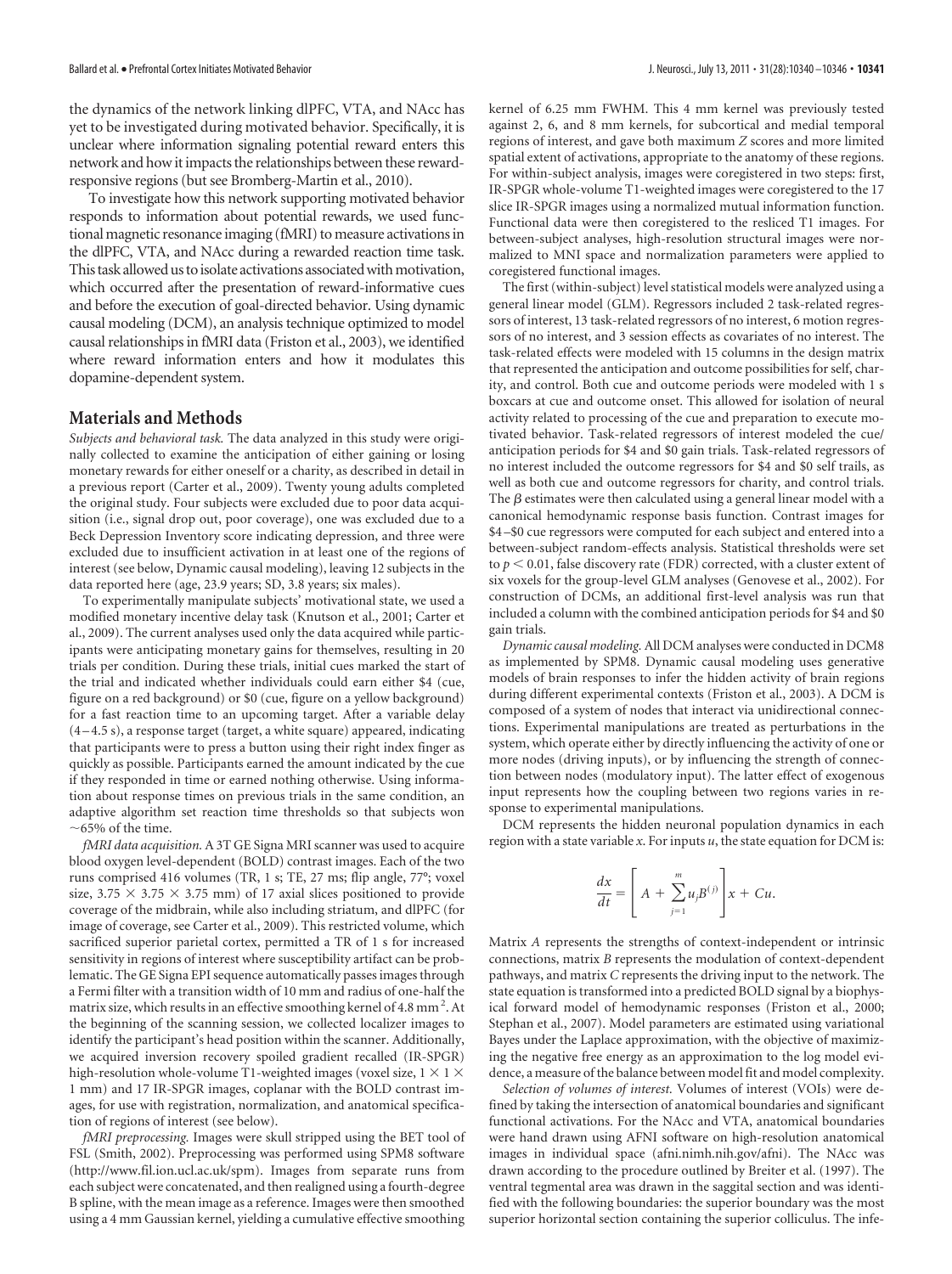rior boundary was the most inferior horizontal section containing the red nucleus. The lateral boundaries were drawn in the sagittal plane as vertical lines connecting the center of the colliculus and the peak of curvature of the interpeduncular fassa. The anterior boundary was clearly visible as CSF, and the posterior boundary was a horizontal line bisecting the red nucleus in the axial plane. For the dlPFC, anatomical boundaries were defined on the MNI template (fmri.wfubmc.edu/cms) as the intersection of the left BA 46 and medial frontal gyrus, and back-transformed into individual space.

The objective of DCM is to formulate and compare different possible mechanisms by which an established effect (local response) may have arisen. How this effect is initially detected and established, before the DCM analysis, depends on the particular question that is being asked. In the context of a GLM analysis, as in our case, this is usually done by requiring that there is a certain degree of activation in each region considered. Here, we operationalized this by requiring that, for each subject, each region showed an activation at the level of  $p < 0.05$ , uncorrected, with a cluster extent threshold of  $>3$  voxels in subcortical/midbrain structures and 5 voxels in cortical structures. This criterion eliminated three subjects from the DCM analysis (two for NAcc; one for dlPFC). The time series for both the VTA and the NAcc were extracted from the peak voxel within each subject's VOI, following the study by Adcock et al. (2006). For the dlPFC, the VOI was an 8 mm sphere around each individual's peak activation. Mean coordinates ([*xyz*]) in MNI space for the three VOIs were as follows: left NAcc,  $[-8 \ 14 \ -1]$ ; right NAcc,  $[12 \ 14 \ -3]$ ; left VTA,  $[-2 - 15 - 13]$ ; right VTA,  $[3 - 17 - 12]$ ; dlPFC,  $[-44 38 19]$ .

*Construction of DCMs.* To answer the questions of where information about potential reward enters the system and how the system is modulated by reward anticipation, the model space included all possible configurations of driving input and several possible combinations of context-sensitive connections. Driving inputs represent cue information about all reward types (high and low), while modulatory inputs represented only high reward cues. All models assume reciprocal intrinsic connections between all regions due to the evidence from rodent literature of either monosynaptic pathways or direct functional relationships between the VTA, NAcc, and PFC (see Introduction). To reduce the number of models, we used a simplifying assumption that the bidirectional VTA–NAcc connections are modulated by the reward context. This is a reasonable assumption given the strong evidence that these two regions are critical for supporting a motivational state (for review, see Haber and Knutson, 2010). The context sensitivity of all connections to and from the dlPFC was systematically varied, resulting in 16 models. In addition, we crossed these models with all 7 possible combinations of driving input configurations. In total, 112 models per subject were fitted using a variational Bayes scheme, and posterior means [MAP (maximum a posteriori)] and posterior variances were estimated for each connection of each model.

*Bayesian model selection.* Bayesian model selection (BMS), in combination with family level inference and Bayesian model averaging, was used to determine the most likely model structure given our data (Stephan et al., 2009, 2010; Penny et al., 2010). In a first comparison step, the model evidence, which balances model fit and complexity, was computed for each model using the negative free-energy approximation to the logmodel evidence. Models were compared at the group level using a novel random-effects BMS procedure (Stephan et al., 2009). The models were assessed using the exceedance probability, the probability that a given model explains the data better than all other models. In a second level of comparison, we used family-level inference using Gibbs sampling on seven families (Penny et al., 2010), with all models in each family sharing a different driving input configuration. Models in the winning family were then subjected to the random-effects BMS procedure. Finally, we analyzed the winning family using Bayesian model averaging, a procedure that provides a measure of the most likely parameter values for an entire family of models across subjects (Stephan et al., 2009, 2010). Parameter significance is assessed by the fraction of samples in the posterior density that are greater from zero (posterior densities are sampled with 10,000 points), and parameters were considered significant at a posterior probability threshold of 95%.

## **Results**

### **Behavioral data**

To assess subjects' motivational state, we examined reaction times to target stimuli. An algorithm calibrated response time thresholds separately within each condition so that participants were successful  $\sim$  65% of the time [\$4: mean (M), 64%; SD, 7%; \$0: M, 63%; SD, 6%], to ensure equivalent reinforcement rates across conditions. For all included participants, reaction times to the target in \$4 gain trials (M, 201 ms; SD, 42 ms) were faster than in \$0 gain trials (M, 226 ms; SD, 61 ms;  $p < 0.001$ ), signifying that participants were more motivated to perform in the \$4 condition. Behavioral data for the loss and charity trials not included in this analysis can be found in the study by Carter et al. (2009).

#### **GLM analyses**

To identify neural substrates of motivation to obtain reward, we used a GLM analysis of the period beginning with the presentation of the cue (either \$4 vs \$0); hereafter, we refer to this period of anticipation of the opportunity to obtain reward as "reward motivation." GLM analyses of the contrast  $$4 > $0$  during this period revealed that reward motivation was associated with significant activations ( $p < 0.01$ , FDR-corrected, 6 voxel cluster extent threshold) in all of the regions of interest used for the DCM analysis: bilaterally in the VTA, NAcc, dlPFC. Additional significant activations were observed bilaterally in the midbrain (surrounding the VTA), dorsal striatum, ventral striatum (surrounding the NAcc), posterior parietal cortex, inferior parietal lobule, insula, ventrolateral prefrontal cortex, cerebellum, and ventral visual stream as well as the in the left hippocampus.

#### **DCM analysis**

We used DCM with BMS and model space partitioning to examine a network consisting of VTA, NAcc, and dlPFC during reward motivation. Our DCMs estimate the strength of driving inputs, whereby information signaling an upcoming opportunity to obtain reward directly influences neural activity in a region; intrinsic connectivity, whereby regions influence each other in the absence of reward information; and modulatory inputs, whereby information signaling the opportunity for future reward changes the strength of coupling between regions (Friston et al., 2003). We used BMS to compare the relative evidence of alternate DCMs that varied both the location of driving inputs into the system as well as the pattern of modulatory inputs, as specified below. We then applied the recently developed approach of model space partitioning, which allowed us to compare families of DCMs that varied with respect to driving input, factoring out all other differences in the models (Penny et al., 2010).

Using random-effects BMS, we compared 112 models that differed both in where information signaling potential reward entered the network and how this information influenced connectivity (Fig. 1). We tested a subset of the full model space that included all possible combinations of driving inputs, full intrinsic connectivity, and varied all combinations of possible modulatory connections between all regions except the connections between the VTA and NAcc (for details, see Materials and Methods). The exceedance probabilities (the probability that a model explains the data better than all others considered) of the top eight models together summed to 81% (Fig. 2). These top eight models all shared the feature of driving input to the dlPFC.

We next used model space partitioning to compare families of models defined by their driving input configuration. This analysis determined the most likely target of driving input, regardless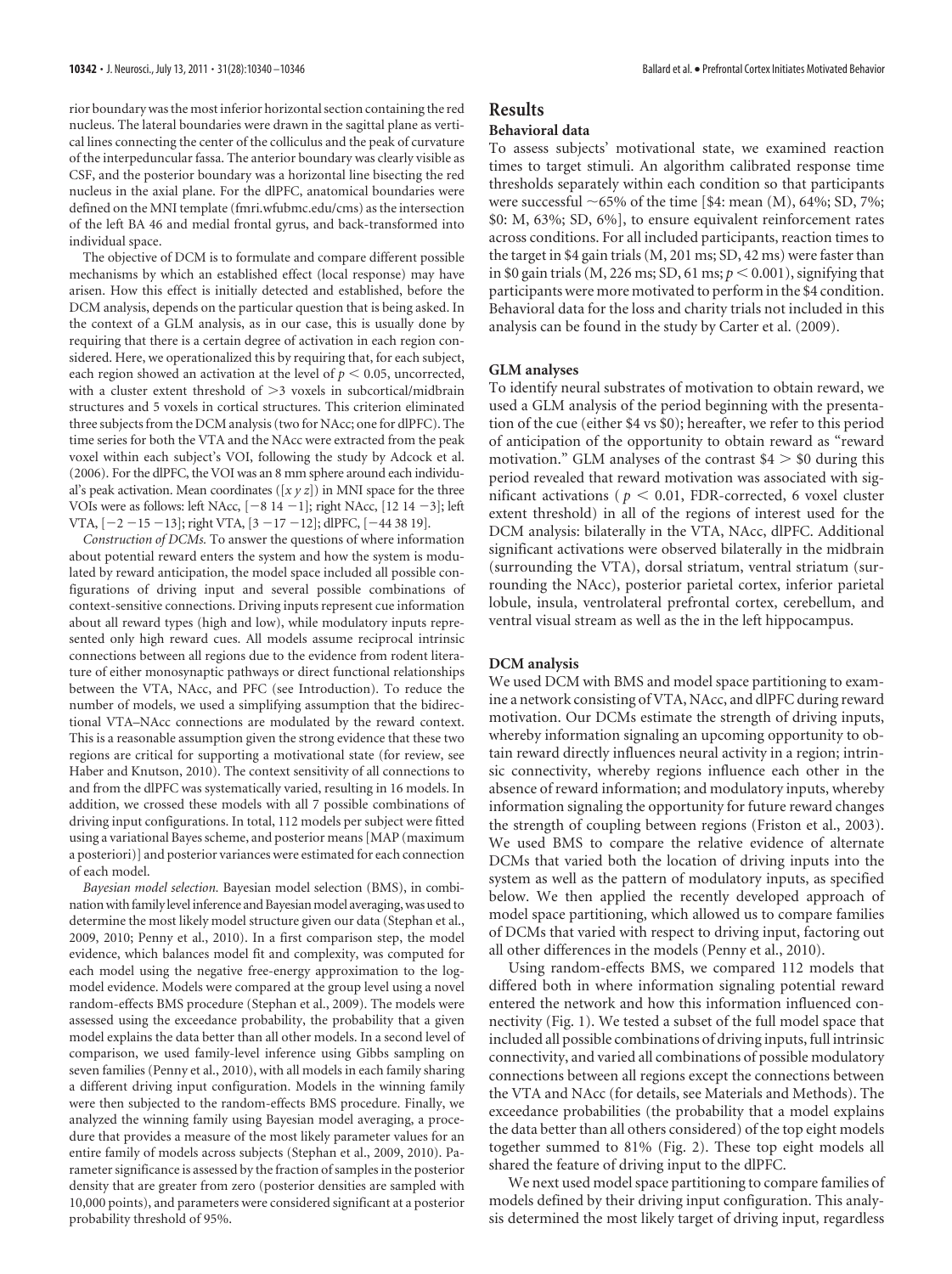

Figure 1. The full tested model space. Sixteen models that systematically varied the context sensitivity of the connections represented by blue arrows were constructed. The black arrows represent connections that were allowed to be context sensitive in all models. These 16 models were crossed with all seven possible combinations of driving inputs (red). Driving inputs represent cue information about all reward types (high and low), while modulatory inputs represented only high reward cues.



**Figure 2.** Bayesian model selection results for the full model space. The Bayesian model selection indicates the most likely model for the full model space. The top eight models account for 81% of the exceedance probability (the exceedance probabilities for all 112 models sum to 1). All eight of the best models have the driving input solely at the dlPFC. Context-sensitive connections for the top eight models are shown above in the inset.

of modulatory connectivity. We grouped our 112 models into 7 families of 16 models, each with the same driving input configuration, and compared these families using Bayesian family level inference. This analysis yielded very strong evidence (exceedance probability of 0.93) that the family of models with the driving input solely to the dlPFC provided a better fit to the data (i.e., had higher evidence) than the six other families considered, including those where there were driving inputs to both the dlPFC and other regions (Fig. 3). Because exceedance probabilities across families sum to 1, the relative probabilities of families is more informative than the absolute probability (Penny et al., 2010). In the present study, the ratio of the exceedance probability of the best to second best family was 21. The equivalent ratio for the



Figure 3. Exceedance probabilities for each family of models sharing a driving input configuration. The ratio of exceedance probabilities of the first to second best model is 21, indicating with very high certainty that reward information enters the modeled network solely at the dlPFC.

expected posterior probability, the expected likelihood of obtaining a model in a particular family from any randomly selected subject, was 3.3. Thus, the exceedance probability of 0.93 observed here represents very strong evidence that reward information was best modeled as entering the system at the dlPFC.

The models with driving inputs to the dlPFC were then compared with one another using BMS within the winning family. As anticipated, no single superior model within this group was determined. Notably, the top four models within the winning family, summing to 69% of the exceedance probability, all had modulatory connections from dlPFC to VTA, indicating that the influence of the dlPFC on the VTA was also important for determining model fit.

To determine how reward information entering the dlPFC affects network dynamics across subjects, we used Bayesian model averaging to compute the weighted average of modulatory changes in connectivity for the winning family of models (Stephan et al., 2009) (Fig. 4, Table 1). Parameter estimates were considered significant at a posterior probability threshold of 95% that the posterior mean is different from zero. At baseline, intrinsic connection strengths were strongest from the VTA to NAcc and NAcc to VTA. This connection was not significantly modulated by reward motivation even though all of the models tested allowed for the expression of context-dependent modulation of these connections. However, we emphasize that all intrinsic connections were included in all models, so the finding of strong intrinsic connectivity is independent of our constraints on the model space. This lack of significant modulation is unexpected given the role of these regions in supporting motivation.

Reward motivation induced significant increases in connection strength only in the connections from the dlPFC to the NAcc and to the VTA. This is not an artifact of the fact that driving input entered the dlPFC; in fact, it has been suggested that, when a driving input to a region and a modulatory input to its efferents are correlated (as they are here), the constraints on the prior variances of the driving and modulatory connections result in an underestimation of the strength of the modulatory effect (SPM listserv, 022036). The modulatory effect of reward motivation in these two connections from dlPFC was very strong: The connection from the dlPFC to the VTA increased from zero and the modulatory effect from the dlPFC to the NAcc is 290% of the intrinsic connection strength. Thus, reward motivation engaged previously weak or inactive pathways from the dlPFC to the VTA and NAcc, without significantly altering connectivity throughout the rest of the system.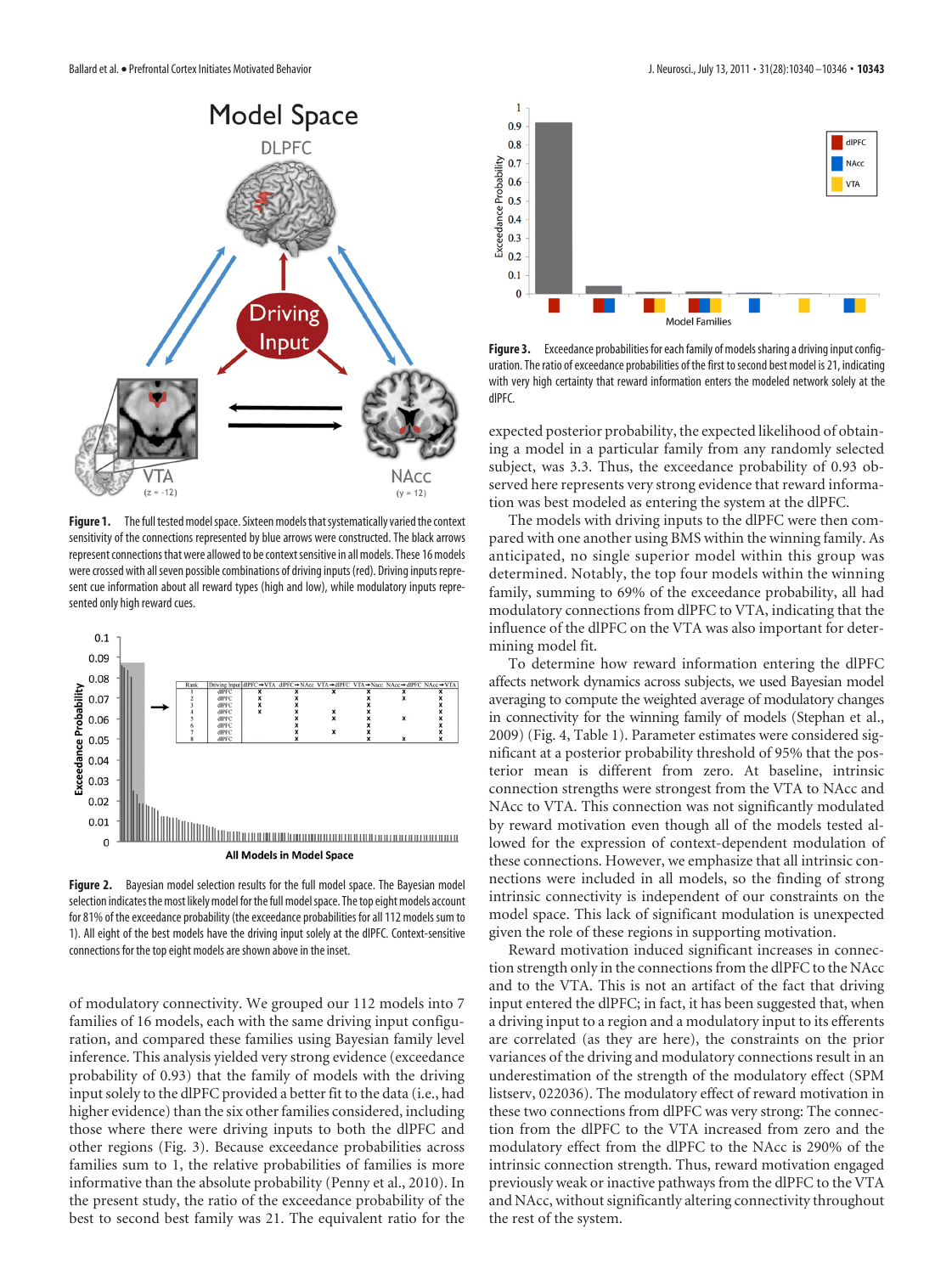#### **Discussion**

We investigated the impact of reward motivation on the dynamics of mesolimbic and mesocortical dopaminergic regions in a network comprising VTA, NAcc, and dlPFC. Importantly, our task structure permitted us to isolate neural activity concurrent with onset of information signaling potential reward and distinct from processing related to reward outcomes, allowing the observation of motivation preceding the execution of goal-directed behavior. Our results indicate that, during a simple rewarded reaction time task, information about expected reward entered this network solely at the dlPFC. This reward information increased the modulation by the dlPFC of the VTA and the NAcc, structures that are known to influence the physiology and plasticity of networks supporting motivated behavior, attention, and memory throughout the brain. Together, these findings suggest that, in response to goal-relevant information,

the PFC harnesses these modulatory pathways to generate physiological states that correspond to expectancy and motivation.

To characterize the network of brain regions involved in motivation, we used DCM. Importantly, DCM does not assume that temporal precedence is necessary for causality. Because the lag between neural activity and BOLD activation can theoretically vary across brain regions, due to vascular factors, DCM is particularly appropriate for detecting network interactions in BOLD data. In addition, DCM allows for inference about causal interactions between regions that depend on the experimental context. These inferences can be tested across a theoretically unlimited model space, here allowing us to test among all possible driving input configurations.

Our DCM analysis of the VTA–NAcc– dlPFC network during reward motivation indicated that the driving input was exclusively to the dlPFC. This means that, in this behavioral context and within the modeled network, information signaling potentially available reward entered the dopamine system at the dlPFC and not at the other regions in the model. Furthermore, driving input unique to the dlPFC appeared to be the feature of the models that was most important for determining model fit. Our findings demonstrate that reward cues directly increased dlPFC activation, and only influenced activation in the VTA or NAcc indirectly, via connections from the dlPFC.

In addition to the regions modeled in our analysis, previous research has identified other candidate regions, such as the medial prefrontal cortex, orbitofrontal cortex, and habenula (Staudinger et al., 2009; Bromberg-Martin et al., 2010) that could plausibly initiate motivated behavior. The question of how these regions interact with this network, especially the dlPFC, is an important avenue of future research. However, it is important to note that, if any of these regions were driving the modeled network via efferents to the VTA or NAcc, one would expect to see this influence expressed in our data as a driving input to the VTA or NAcc. Thus, our finding of a unique driving input to the dlPFC indicates that, in this behavioral context, information signaling potential reward entered the modeled network neither via subcortical relays nor other prefrontal cortical inputs to the VTA, but rather via the dlPFC.



**Modulatory Effects** 

**Figure 4.** Connectivity determined by Bayesian model averaging of models in the winning family, which all shared driving inputs solely to the dlPFC (Occam's window, 11.8 models; SD, 5.3). All solid connections are significant at a posterior probability threshold of 95% that the posterior mean is larger than zero. The dotted connections are not significant. Driving inputs represent cue information about all reward types (high and low), while modulatory inputs represented only high reward cues. Left, The intrinsic (baseline) connectivity for each connection. Right, Modulation of connectivity during reward motivation. Modulation of the blue connections was varied in the model space. Connection strengths are indicated on each arrow (in hertz). Only the connections from dlPFC to VTA and NAcc are significantly modulated by reward motivation.

|                             | Intrinsic connections |      | <b>Modulatory connections</b> |      |
|-----------------------------|-----------------------|------|-------------------------------|------|
|                             | Mean                  | SD   | Mean                          | SD   |
| $VTA \rightarrow NAcc$      | $0.26*$               | 0.07 | 0.07                          | 0.07 |
| VTA→dIPFC                   | $0.18*$               | 0.07 | 0.03                          | 0.06 |
| $NAcc \rightarrow VTA$      | $0.22*$               | 0.07 | 0.08                          | 0.07 |
| $NAcc \rightarrow dIPFC$    | $0.16*$               | 0.06 | 0.04                          | 0.06 |
| $d$ IPFC $\rightarrow$ VTA  | 0.01                  | 0.07 | $0.20*$                       | 0.07 |
| $d$ IPFC $\rightarrow$ NAcc | $0.07*$               | 0.07 | $0.21*$                       | 0.07 |
| Driving input               | $0.09*$               | 0.02 |                               |      |

The starred values indicate significant parameters.

In addition to demonstrating PFC modulation of VTA in awake animals during motivated behavior, the current findings are, to our knowledge, the first demonstration of a prefrontal influence on the VTA in humans or other nonhuman primates. Bayesian model averaging revealed strong modulation of the VTA by the dlPFC specifically during reward motivation; this VTA– dlPFC pathway was not engaged intrinsically. Moreover, there was a nearly threefold increase in connectivity strength from the dlPFC to the NAcc during reward motivation. Conversely, intrinsic VTA–NAcc connectivity was significant, but was not modulated by reward. This result could indicate that connectivity between the VTA and NAcc is always strong regardless of the level of motivation. However, based on prior research showing that reward information has an effect on VTA modulation of NAcc (Bakshi and Kelley, 1991; Ikemoto and Panksepp, 1999; Parkinson et al., 2002), this interpretation is unlikely to be correct. More plausible is that changes in VTA–NAcc connectivity existed, but because their effect size was small relative to that of dlPFC connectivity, they did not contribute significantly to the model evidence, further suggesting that dlPFC modulation was highly influential for the function of this network.

The finding that there was no increase in the connection strength from the VTA to the dlPFC may seem to conflict with physiology literature demonstrating dopaminergic modulation over the PFC (Williams and Goldman-Rakic, 1995; Durstewitz et al., 2000; Gao and Goldman-Rakic, 2003; Paspalas and Goldman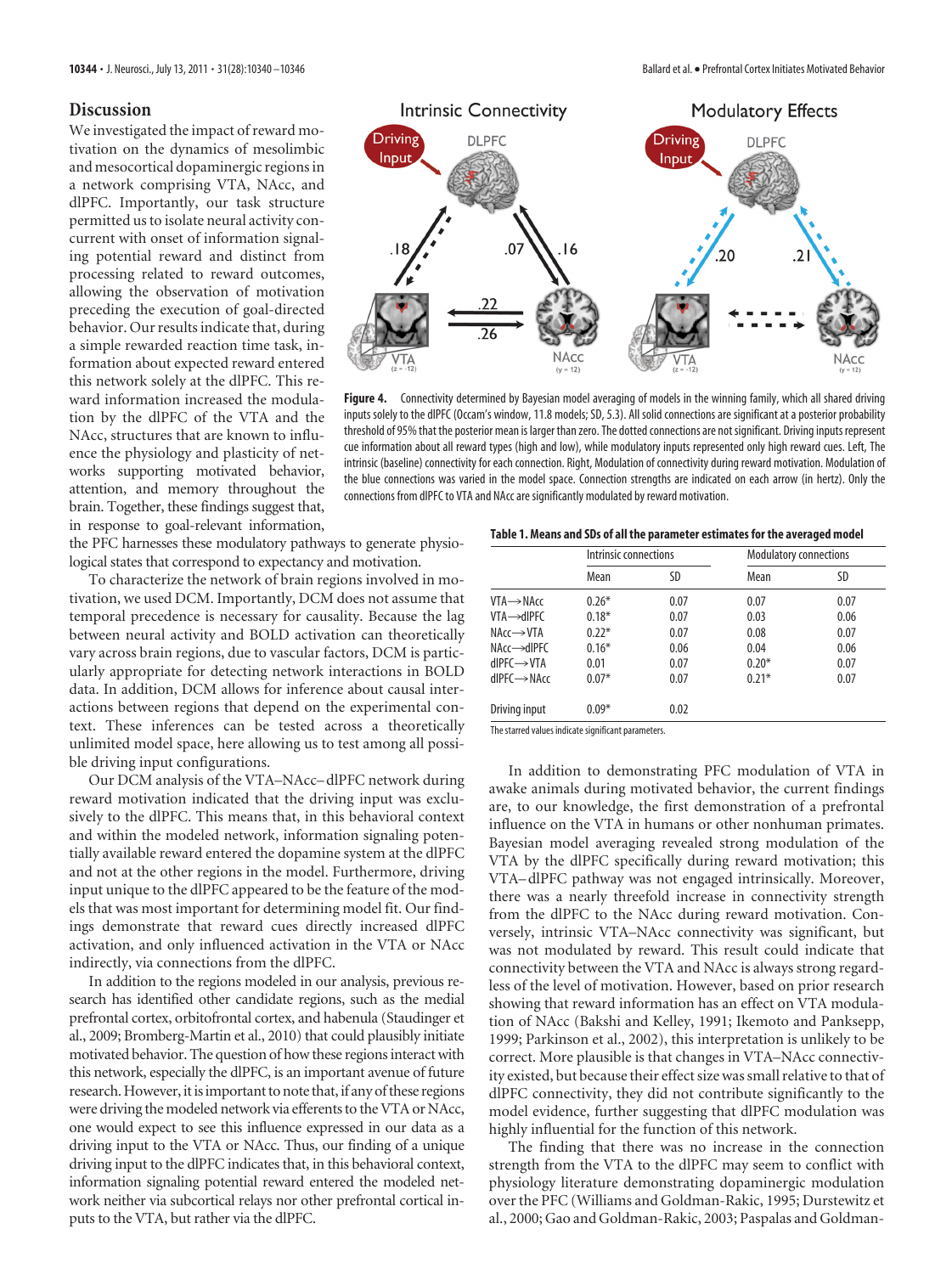Rakic, 2004; Seamans and Yang, 2004; Wang et al., 2004; Gao et al., 2007). Although we found a modest intrinsic influence of the VTA on the PFC, this influence did not change with motivational state. However, we do not believe our findings to be contradictory to the above literature, as the modulatory influences may contribute to separate, but strongly interacting, behavioral processes. We believe the modulatory role of the PFC over the VTA contributes to goaldirected, instrumental components of behavior, and the modulatory role of the VTA over the PFC may be especially important to other behavioral processes, such as updating or task switching, which were not manipulated in our paradigm. Thus, our findings, in the context of the previous literature, suggest that paradigms that evoked motivated executive behaviors would reveal bidirectional modulations between the VTA and dlPFC.

Building on the wealth of previous research outlining the influence of midbrain dopamine on target regions, the current findings suggest a model in which the dlPFC integrates information about potential reward and implements goal-directed behavior by tuning mesolimbic dopamine projections. This interpretation is consonant with evidence from the rodent literature showing that the PFC is the only cortical region that projects to dopamine neurons in the VTA (Beckstead et al., 1979; Sesack and Pickel, 1992; Sesack and Carr, 2002; Frankle et al., 2006). The findings fill a critical gap in this literature: stimulation of the PFC has been shown to regulate the firing patterns of dopamine neurons in rodents (Gariano and Groves, 1988; Svensson and Tung, 1989; Gao et al., 2007), and multisite recordings demonstrate phase-coherence between the PFC and the VTA that mediates slow-oscillation burst firing (Gao et al., 2007), but there has been no demonstration that these physiological relationships are driven by motivation and goal-directed behavior. Furthermore, the absence of an expanded frontal cortex in the rodent makes an appropriate rodent correlate of primate dlPFC unclear. Although there is evidence in primates for excitatory projections from the PFC to midbrain dopamine neurons (Williams and Goldman-Rakic, 1998; Frankle et al., 2006), the functional significance of these relatively sparse projections has been questioned. Our findings showing a physiological relationship between prefrontal cortex and VTA in humans thus fill a second critical gap in the extant literature on human (and nonhuman primate) motivation.

Within the PFC, dlPFC is well situated to orchestrate motivated behavior because of its role in planning and goal maintenance. Primate physiology studies have demonstrated that, while both the orbitofrontal cortex and the dlPFC encode reward information, only dlPFC activity predicts which behaviors a monkey will execute (Wallis and Miller, 2003). Furthermore, the dlPFC maintains goalrelevant information during working memory (Levy and Goldman-Rakic, 2000;Wager and Smith, 2003; Owen et al., 2005), updates this information as goals dynamically change during task switching (Dove et al., 2000; Kimberg et al., 2000; MacDonald et al., 2000; Rushworth et al., 2002; Crone et al., 2006; Sakai, 2008; Savine et al., 2010), and arbitrates between conflicting goals during decision making (MacDonald et al., 2000; McClure et al., 2004, 2007; Ridderinkhof et al., 2004; Boettiger et al., 2007; Hare et al., 2009). These previous findings suggest a role for the dlPFC in implementing behavioral goals, but they do not characterize the nature and direction of interactions between dlPFC and other regions supporting motivated behavior. Computational and neuroimaging work has posited a role for the dlPFC in modulating the striatum in the context of instructed reward learning (Doll et al., 2009; Li et al., 2011). Our results corroborate these recent findings and further implicate the dlPFC in initiating motivated behavior, via the novel demonstration of a directed influence on the VTA. Transcranial magnetic stimulation of the dlPFC changes the valuation of both cigarettes (Amiaz et al., 2009) and food (Camus et al., 2009), and also induces dopamine release in the striatum (Pogarell et al., 2006; Ko et al., 2008); however, these results do not reveal how dlPFC activation affects network activation or dynamics. The current findings directly demonstrate dlPFC influence over not only the NAcc but also the VTA during reward-motivated behavior, as postulated by prior work.

In summary, we found that motivation to obtain reward is instantiated by a transfer of information from the dlPFC to the NAcc and VTA; we saw no evidence of the reverse. These findings show that the dlPFC can orchestrate the dynamics of this neuromodulatory network in a contextually appropriate manner. Furthermore, by suggesting an anatomical source for information about expected reward that activates dopaminergic regions, the findings also shed light on the fundamental question of how dopamine neurons define value. Finally, because of the widespread effects of VTA activation and resultant dopamine release, this interaction represents a candidate mechanism whereby dorsolateral prefrontal cortex modulates physiology and plasticity throughout the brain to support goaldirected behavior.

#### **References**

- Adcock RA, Thangavel A, Whitfield-Gabrieli S, Knutson B, Gabrieli JD (2006) Reward-motivated learning: mesolimbic activation precedes memory formation. Neuron 50:507–517.
- Alcaro A, Huber R, Panksepp J (2007) Behavioral functions of the mesolimbic dopaminergic system: an affective neuroethological perspective. Brain Res Rev 56:283–321.
- Amiaz R, Levy D, Vainiger D, Grunhaus L, Zangen A (2009) Repeated highfrequency transcranial magnetic stimulation over the dorsolateral prefrontal cortex reduces cigarette craving and consumption. Addiction 104:653–660.
- Bakshi VP, Kelley AE (1991) Dopaminergic regulation of feeding behavior. 1. Differential effects of haloperidol microinfusion into 3 striatal subregions. Psychobiology 19:223–232.
- Beckstead RM, Domesick VB, Nauta WJ (1979) Efferent connections of the substantia nigra and ventral tegmental area in the rat. Brain Res 175:191–217.
- Berridge KC, Robinson TE (1998) What is the role of dopamine in reward: hedonic impact, reward learning, or incentive salience? Brain Res Brain Res Rev 28:309 –369.
- Boettiger CA, Mitchell JM, Tavares VC, Robertson M, Joslyn G, D'Esposito M, Fields HL (2007) Immediate reward bias in humans: fronto-parietal networks and a role for the catechol-O-methyltransferase 158<sup>Val/Val</sup> genotype. J Neurosci 27:14383–14391.
- Breiter HC, Gollub RL, Weisskoff RM, Kennedy DN, Makris N, Berke JD, Goodman JM, Kantor HL, Gastfriend DR, Riorden JP, Mathew RT, Rosen BR, Hyman SE (1997) Acute effects of cocaine on human brain activity and emotion. Neuron 19:591–611.
- Bromberg-Martin ES, Matsumoto M, Hikosaka O (2010) Dopamine in motivational control: rewarding, aversive, and alerting. Neuron 68:815–834.
- Camus M, Halelamien N, Plassmann H, Shimojo S, O'Doherty J, Camerer C, Rangel A (2009) Repetitive transcranial magnetic stimulation over the right dorsolateral prefrontal cortex decreases valuations during food choices. Eur J Neurosci 30:1980 –1988.
- Carter RM, Macinnes JJ, Huettel SA, Adcock RA (2009) Activation in the VTA and nucleus accumbens increases in anticipation of both gains and losses. Front Behav Neurosci 3:21.
- Crone EA, Wendelken C, Donohue SE, Bunge SA (2006) Neural evidence for dissociable components of task-switching. Cereb Cortex 16:475–486.
- Doll BB, Jacobs WJ, Sanfey AG, Frank MJ (2009) Instructional control of reinforcement learning: a behavioral and neurocomputational investigation. Brain Res 1299:74 –94.
- Dove A, Pollmann S, Schubert T, Wiggins CJ, von Cramon DY (2000) Prefrontal cortex activation in task switching: an event-related fMRI study. Brain Res Cogn Brain Res 9:103–109.
- Durstewitz D, Seamans JK, Sejnowski TJ (2000) Neurocomputational models of working memory. Nat Neurosci 3 [Suppl]:1184 –1191.
- Fields HL, Hjelmstad GO, Margolis EB, Nicola SM (2007) Ventral tegmental area neurons in learned appetitive behavior and positive reinforcement. Annu Rev Neurosci 30:289 –316.